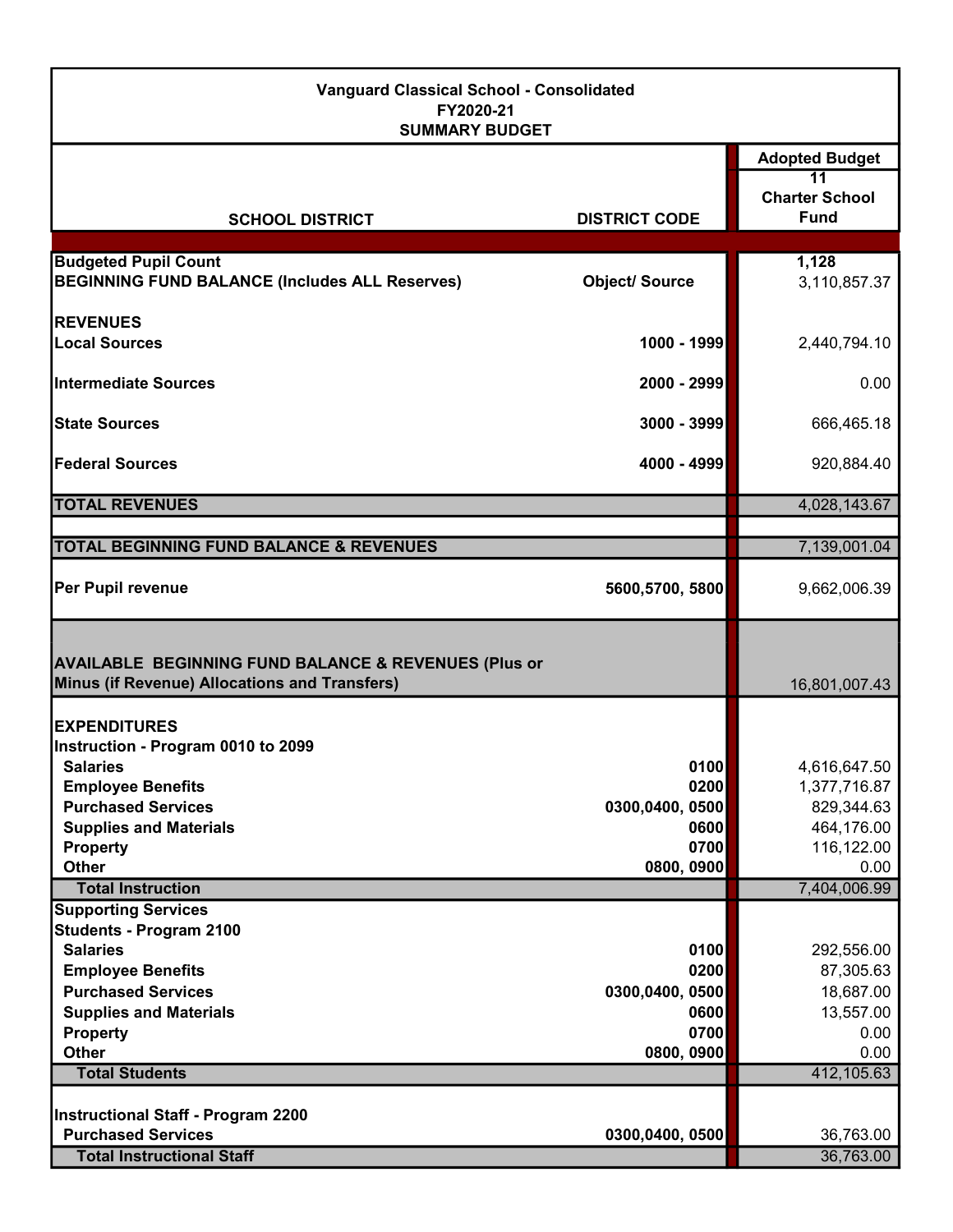|                                                                     |                         | <b>Adopted Budget</b>       |
|---------------------------------------------------------------------|-------------------------|-----------------------------|
|                                                                     |                         | 11<br><b>Charter School</b> |
| <b>SCHOOL DISTRICT</b>                                              | <b>DISTRICT CODE</b>    | <b>Fund</b>                 |
|                                                                     |                         |                             |
| <b>General Administration - Program 2300</b>                        |                         |                             |
| <b>Purchased Services</b>                                           | 0300,0400, 0500         | 241,550.16                  |
| <b>Other</b><br><b>Total School Administration</b>                  | 0800, 0900              | 191,867.62<br>433,417.78    |
|                                                                     |                         |                             |
| <b>School Administration - Program 2400</b>                         |                         |                             |
| <b>Salaries</b>                                                     | 0100                    | 1,025,503.50                |
| <b>Employee Benefits</b>                                            | 0200                    | 306,034.51                  |
| <b>Purchased Services</b>                                           | 0300,0400, 0500<br>0600 | 45,000.00                   |
| <b>Supplies and Materials</b><br><b>Total School Administration</b> |                         | 471,784.00<br>1,848,322.01  |
|                                                                     |                         |                             |
| <b>Business Services - Program 2500</b>                             |                         |                             |
| <b>Purchased Services</b>                                           | 0300,0400, 0500         | 255,762.50                  |
| <b>Other</b>                                                        | 0800, 0900              | 42,000.00                   |
| <b>Total Business Services</b>                                      |                         | 297,762.50                  |
| <b>Operations and Maintenance - Program 2600</b>                    |                         |                             |
| <b>Purchased Services</b>                                           | 0300,0400, 0500         | 3,052,086.00                |
| <b>Supplies and Materials</b>                                       | 0600                    | 148,526.00                  |
| <b>Total Operations and Maintenance</b>                             |                         | 3,200,612.00                |
|                                                                     |                         |                             |
| <b>Student Transportation - Program 2700</b>                        |                         |                             |
| <b>Total Student Transportation</b>                                 |                         | 0.00                        |
| <b>Central Support - Program 2800</b>                               |                         |                             |
| <b>Purchased Services</b>                                           | 0300,0400,0500          | 95,587.79                   |
| <b>Total Central Support</b>                                        |                         | 95,587.79                   |
|                                                                     |                         |                             |
| Other Support - Program 2900<br><b>Total Other Support</b>          |                         | 0.00                        |
|                                                                     |                         |                             |
| Food Service Operations - Program 3100                              |                         |                             |
| <b>Purchased Services</b>                                           | 0300,0400,0500          | 29,128.76                   |
| <b>Total Other Support</b>                                          |                         | 29,128.76                   |
| <b>Enterprise Operatings - Program 3200</b>                         |                         |                             |
| <b>Total Enterprise Operations</b>                                  |                         | 0.00                        |
| <b>Community Services - Program 3300</b>                            |                         |                             |
| <b>Total Community Services</b>                                     |                         | 0.00                        |
|                                                                     |                         |                             |
| <b>Education for Adults - Program 3400</b>                          |                         |                             |
| <b>Total Education for Adults Services</b>                          |                         | 0.00                        |
| <b>Total Supporting Services</b>                                    |                         | 6,353,699.47                |
|                                                                     |                         |                             |
| <b>Property - Program 4000</b>                                      |                         |                             |
| <b>Total Property</b>                                               |                         | 0.00                        |